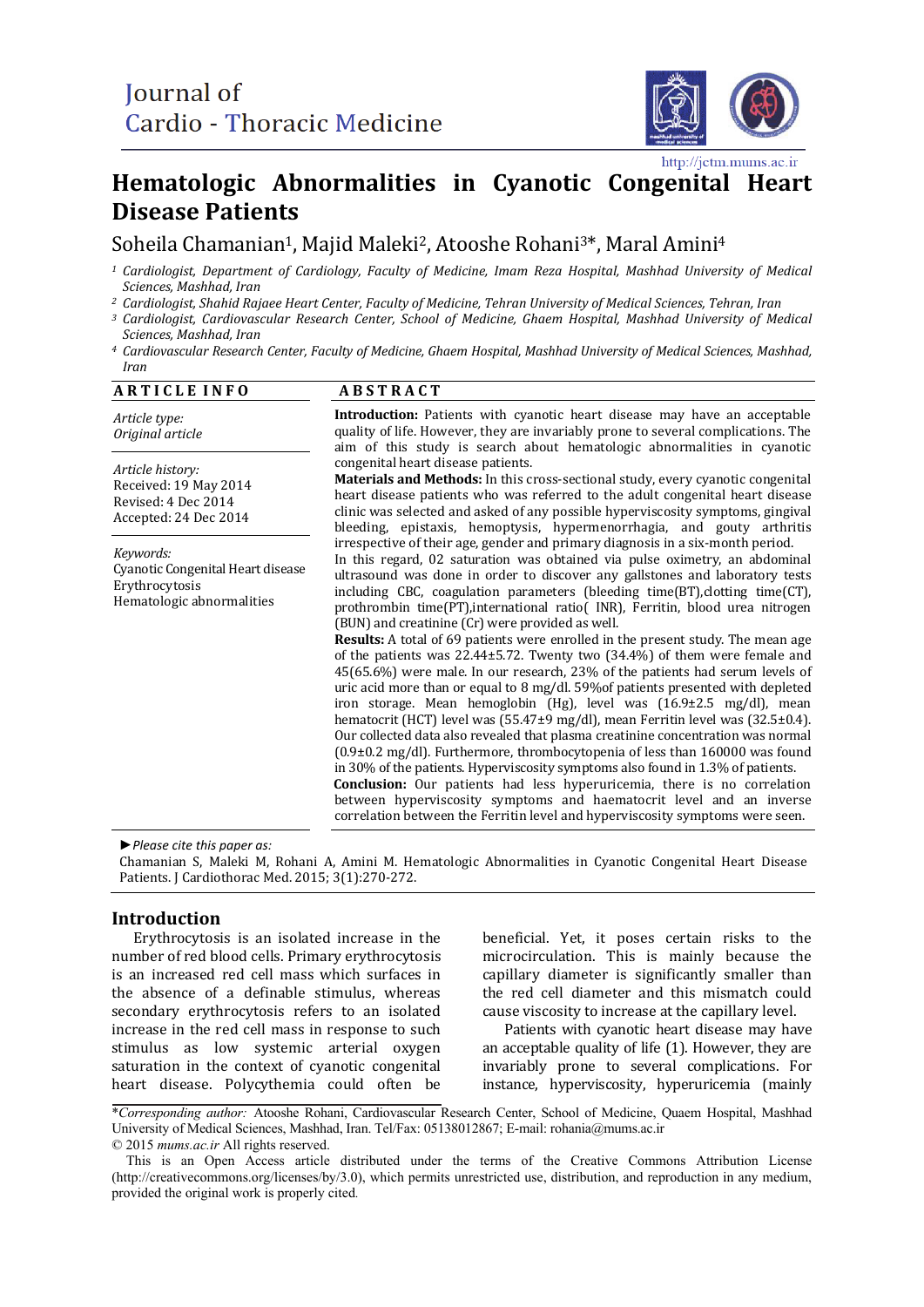due to age-related impairment of uric acid excretion in adults), thrombocytopenia (decreased level of platelet production), blood clotting abnormalities (reduced synthesis of clotting factors and/or deranged platelet aggregation), cerebral abscess, cerebral embolism and endocarditis (1, 2). The aim of this study is to determine the Hematologic abnormali-ties in Cyanotic Congenital heart disease patients.

# **Materials and Method**

All cyanotic congenital heart disease patients in this cross-sectional study, who were referred to the adult congenital heart disease clinic on 1390, in a one year period, were selected irrespective of their age, gender and primary diagnosis in a six month period. Written consent was obtained from all patients. This study was approved by the Ethical Committee of Rajaei Hospital (RHC), Tehran, Iran. The subjects were asked of any possible hyperviscosity symptoms (headache, faintness, dizziness, lightheadedness, slow mentation, impaired alertness, irritability, blurred or double vision, paresthesia of fingers, toes or lips tinnitus, fatigue, lethargy, myalgia, muscle weakness, easy bruising, fragile skin, gingival bleeding (fragile gums), Epistaxis, hemoptysis, hypermenorrhagia and gouty arthritis).

Afterwards, 02 saturation was obtained via pulse oximetry, an abdominal ultrasound was done so as to discover any gallstones, and laboratory tests including CBC, coagulation parameters (BT, CT, PT, INR), Ferritin, blood urea nitrogen (BUN) and creatinine (Cr) were provided as well.

### **Result**

A total number of 69 patients were enrolled in the present study. The mean age of the subjects was 22.44±5.72 with a minimum of 15 and the maximum of 46 years old. Twenty two (34.4%) of them were female and 45(65.6%) were male.

According to the results of Table 1, there were no statistically significant differences in o2 saturation, mean corpuscular haemoglobin concentration (MCHC), creatinine, (Cr), platelet count, prothrombin time and gallstones between male and female subjects. However, there proved to be statistically significant differences in hemoglobin (Hg), hematocrit (HCT), Uric acid, Ferritin, bleeding time (BT), clotting time (CT) and blood urea nitrogen (BUN) between both groups of men and women. Our collected data also revealed that plasma creatinine concentration was normal (0.9±0.2 mg/dl). Furthermore, thrombocytopenia of less than 160000 was found in 30% of the patients. Consequently, erythrocytosis did not prove to be associated with hyperviscosity symptoms in our study. Table 1

illustrates that Hg, HCT, Uric acid, Ferritin, BT and BUN were considerably higher in men and CT was noticeably higher in women.

On the other hand, Erythrocytosis level was not correlated to o2 saturation, Cr, age and coagulation factors (PT, INR, CT, BT).

Hyperuricemia equal to or more than 8 ml/dl was found in 23.5% of the patients which was unrelated to the age factor and appeared to be higher in men.

We also came to the conclusion that the symptoms of hyperviscosity develop as Ferritin level drops. Thus, if Ferritin level is more than 40 mg/dl, there will be no hyperviscosity symptoms. P=0.001

Ultimately, no association was found between the type of Cyanotic Congenital heart disease and O2 saturation or the severity of erythrocytosis. Gallstone prevalence was about 7%.

In our research, 23% of the patients with

**Table1.** Demographic and laboratory data of patients

| Variable    |        | Sex Number | <b>rapics.</b> Demographic and haberatory data or patients<br>Mean ± SD | P-value |
|-------------|--------|------------|-------------------------------------------------------------------------|---------|
| 02Sat       | Female | 18         | 76.83±8.44                                                              | 0.953   |
|             | Male   | 39         | 77.00±10.46                                                             |         |
| Hg          | Female | 20         | 15.81±3.06                                                              | 0.006   |
|             | Male   | 39         | 18.06±2.71                                                              |         |
| HCT         | Female | 20         | 51.83±10.78                                                             | 0.005   |
|             | Male   | 39         | 59.12±8.05                                                              |         |
| <b>MCHC</b> | Female | 19         | 30.45±1.59                                                              | 0.969   |
|             | Male   | 39         | $30.43 \pm 2.70$                                                        |         |
| Cr          | Female | 21         | $0.88 \pm 0.19$                                                         | 0.069   |
|             | Male   | 38         | $0.98 \pm 0.22$                                                         |         |
| Uric acid   | Female | 20         | $5.67 \pm 2.69$                                                         | 0.051   |
|             | Male   | 35         | $6.96 \pm 2.06$                                                         |         |
| PLt         | Female | 20         | 176400.00±40230.13                                                      | 0.582   |
|             | Male   | 35         | 166828.57±70804.82                                                      |         |
| PT          | Female | 19         | 16.43±3.59                                                              | 0.198   |
|             | Male   | 31         | 17.73±3.32                                                              |         |
| INR         | Female | 19         | $1.50 \pm 0.55$                                                         | 0.285   |
|             | Male   | 31         | $1.67 \pm 0.56$                                                         |         |
| Gallstone   | Female | 19         | $0.16 \pm 0.50$                                                         | 0.215   |
|             | Male   | 33         | $0.12 \pm 0.41$                                                         |         |
| Ferritin    | Female | 19         | 22.53±16.95                                                             | 0.004   |
|             | Male   | 34         | 42.60±74.37                                                             |         |
| <b>BT</b>   | Female | 18         | $2.07 \pm 0.62$                                                         | 0.004   |
|             | Male   | 30         | $2.20 \pm 0.75$                                                         |         |
| <b>CT</b>   | Female | 18         | $5.27 \pm 1.04$                                                         | 0.004   |
|             | Male   | 30         | $5.14 \pm 1.28$                                                         |         |
| Hypervisc   | Female | 19         | $1.42 \pm 1.12$                                                         | 0.040   |
|             | Male   | 35         | $1.29 \pm 0.96$                                                         |         |
| <b>BUN</b>  | Female | 20         | 13.95±6.81                                                              | 0.002   |
|             | Male   | 37         | 15.45±6.81                                                              |         |

Mean corpuscular haemoglobin concentration (MCHC)

Creatinine (Cr)

Hemoglobin (Hg)

Hematocrit (HCT) Bleeding time (BT)

Clotting time (CT)

Blood urea nitrogen (BUN)

Platelet (PLt)

Prothrombin time (PT)